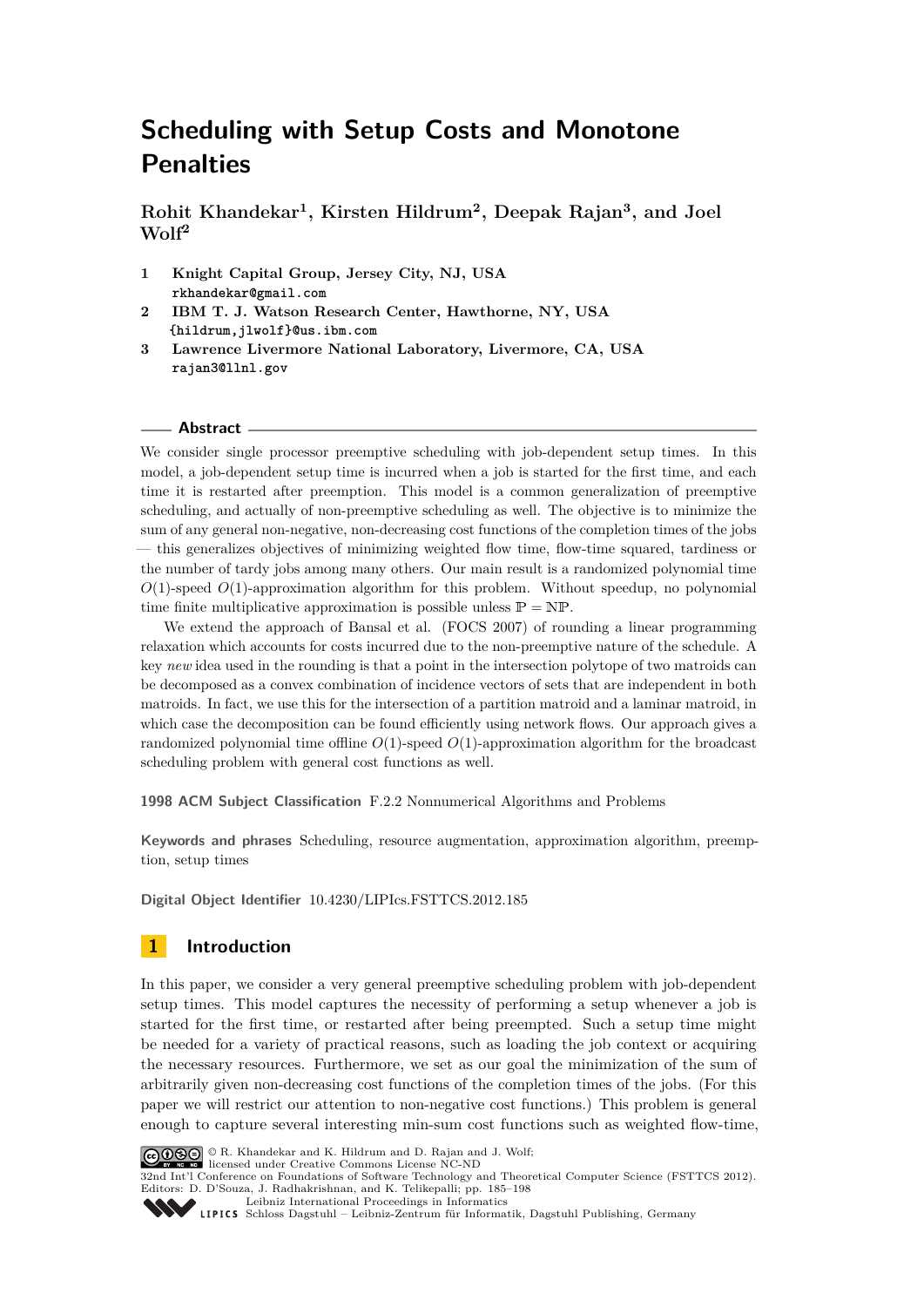flow-time squared, tardiness or the number of tardy jobs. One can also encode min-max cost functions such as makespan or maximum stretch by doing binary searches on the optimum cost and setting job deadlines appropriately.

We now define our problem, which can be classified as  $1 |pmn, r_j, setup = s_j | \sum f_j(C_j)$ . We call this problem a *general scheduling problem* or GSP. Let  $\mathbb{Z}_+$  denote the set of nonnegative integers, and R the set of all reals. Consider a set *J* of jobs, where each job  $j \in J$ is associated with release time  $r_j \in \mathbb{Z}_+$ , setup time  $s_j \in \mathbb{Z}_+$ , processing time  $p_j \in \mathbb{Z}_+$  and a non-decreasing cost function<sup>[1](#page-1-0)</sup>  $f_j : \mathbb{Z}_+ \to \mathbb{Z}_+ \cup \{\infty\}$ . A feasible schedule on a single processor works on no job before its release time and works on at most one job at any time. The jobs can be preempted. However, every time a job *j* is started or restarted, a setup time of  $s_j$ must be spent before processing can begin. Thus, without loss of generality, any schedule which starts or restarts job  $j$  works on it for at least  $s_j$  time before preempting or completing it. A job *j* requires a total of  $p_j$  time for processing.<sup>[2](#page-1-1)</sup> Thus if job *j* is preempted *k* times before it completes, the total amount of time (including time for setup and processing) it requires is  $(k+1) \cdot s_j + p_j$ . Given a feasible schedule, let  $C_j$  denote the completion time of job *j*. The objective is to find a feasible schedule that minimizes the total cost  $\sum_{j\in J} f_j(C_j)$ .

The above problem generalizes both preemptive scheduling (when  $s_j = 0$  for all *j*) and non-preemptive scheduling (when  $p_j = 0$  for all *j*). As a result, obtaining small multiplicative approximation factors for gsp in polynomial time can be ruled out. More precisely, it is impossible to obtain an  $n^{1/2-\epsilon}$ -approximation for any  $\epsilon > 0$  in polynomial time even for minimizing non-preemptive unweighted flow-time (i.e.,  $f_i(t) = \max\{0, t - r_i\}$ ) on *n*-job instances unless  $\mathbb{P} = \text{NP}$  [\[11\]](#page-13-1).

A commonly used method for dealing with such problems is *resource augmentation analysis*, first proposed by Kalyanasundaram and Pruhs [\[10\]](#page-12-0) and named so by Phillips et al. [\[12\]](#page-13-2). In this methodology, one compares the candidate algorithm, equipped with a faster processor, to an optimum algorithm with a unit speed processor. Define an *s*-speed *ρ*-approximation algorithm to be one which, using a processor of speed *s*, can achieve an objective value no more than  $\rho$  times the optimum value on a processor of speed 1. One also considers an analogous notion of extra processors instead of or in addition to extra speed: an *m*-processor *s*-speed  $\rho$ -approximation algorithm is one which, using *m* processors of speed *s* each, can achieve an objective value no more than  $\rho$  times the optimum value on a single processor of speed 1. This method of analysis can help elucidate the problem structure. For example, it can be used to explain why some algorithms work well in practice. It can also be used to explain why hardness proofs fall apart when hard instances are perturbed even slightly, for example a reduction from 3-Partition that shows non-preemptive flow-time is hard. We refer the reader to Bansal et al. [\[3\]](#page-12-1) for further explanation. In this paper, we use resource augmentation analysis.

## **1.1 Our Results**

We summarize our results now. The main result is given in Theorem [1.](#page-1-2)

<span id="page-1-2"></span> $\triangleright$  **Theorem 1.** *There exists a randomized polynomial time*  $O(1)$ *-speed*  $O(1)$ *-approximation algorithm for* gsp*.*

<span id="page-1-0"></span><sup>&</sup>lt;sup>1</sup> We assume that  $f_j$  is given by a value oracle that given  $t \in \mathbb{Z}_+$  returns  $f_j(t)$ .

<span id="page-1-1"></span><sup>&</sup>lt;sup>2</sup> In the case with  $p_j = 0$  for some job *j*, we insist that job *j* must get its setup time  $s_j$  contiguously at least once.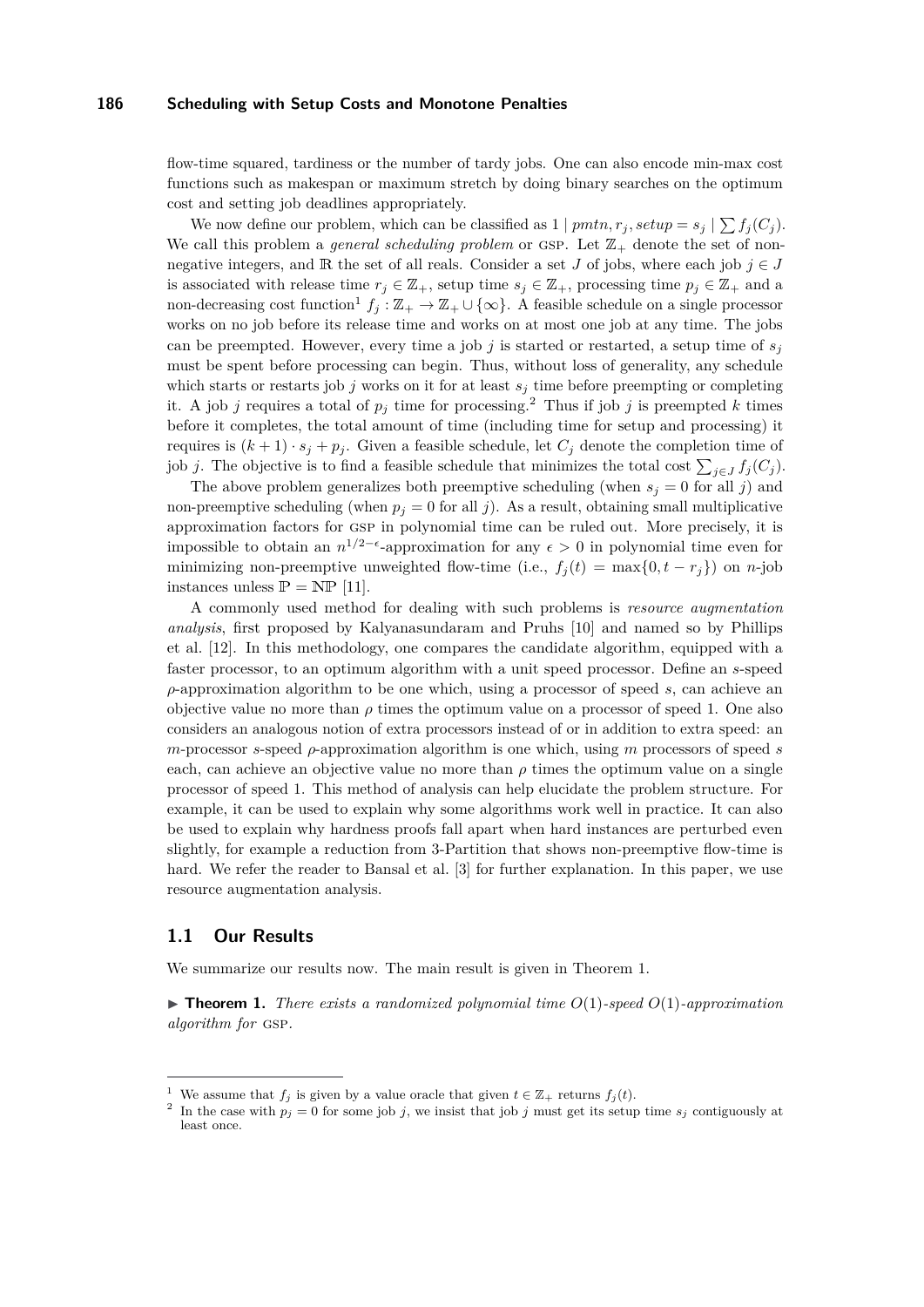#### **Rohit Khandekar, Kirsten Hildrum, Deepak Rajan, and Joel Wolf 187**

<span id="page-2-0"></span>**I Lemma 2.** For any  $\epsilon > 0$ , there exists a randomized polynomial time  $(1 + \epsilon)$ -speed  $(1 + \frac{1}{\epsilon})(1 + \epsilon)$ -approximation for preemptive scheduling (s<sub>j</sub> = 0 for all j) and a randomized *polynomial time* 12*-speed* 2(1+ $\epsilon$ )*-approximation for non-preemptive scheduling (* $p_j = 0$  *for all j).*

<span id="page-2-1"></span> $\triangleright$  **Theorem 3.** *There exists a randomized polynomial time*  $O(1)$ *-speed*  $O(1)$ *-approximation algorithm for the broadcast version of* gsp*.*

To determine if there exists a randomized polynomial time  $(1+\epsilon)$ -speed  $f(\epsilon)$ -approximation algorithm for GSP for any  $\epsilon > 0$ , where  $f(\epsilon)$  is any computable function of  $\epsilon$  alone, is an interesting open question. However it is easy to show that a speedup, greater than 1, is needed to obtain any finite multiplicative approximation, even for the special case of non-preemptive scheduling to minimize the number of tardy jobs, if  $\mathbb{P} \neq \mathbb{NP}$ , as shown by the lemma below.

<span id="page-2-2"></span>► **Lemma 4.** *Consider a special case of non-preemptive scheduling (i.e.,*  $p_j = 0$  *for all*  $j \in J$ ) *to minimize the number of tardy jobs (i.e.,*  $f_j(t) = 0$  *if*  $t \le d_j$ *, and* 1 *otherwise for deadline*  $d_j \in \mathbb{Z}_+$ ). It is strongly NP-hard to distinguish between the instances that have zero optimum *cost and the instances that have positive optimum cost.*

The definition of broadcast scheduling problem and proofs of Lemma [2,](#page-2-0) Theorem [3](#page-2-1) and Lemma [4](#page-2-2) are omitted from this version due to lack of space.

## **1.2 Our Techniques**

Our algorithm is based on rounding a linear programming relaxation. Our LP relaxation and overall approach are motivated by the work of Bansal et al. [\[3\]](#page-12-1), who consider min-sum nonpreemptive scheduling problems like weighted flow-time, weighted tardiness and *unweighted* number of tardy jobs on single processor. The LP has a time-indexed formulation that pays a job-dependent setup time in each fractional processing of a job, and also gets partial credit for completing jobs fractionally. The LP also has the obvious constraints to ensure that each job is scheduled to the full extent and that at most one job is scheduled at any single time. Apart from these, the LP has one more crucial set of constraints used to lower bound the cost of any feasible schedule. These constraints are similar to those used by Bansal et al. [\[3\]](#page-12-1) and are based on the following non-preemptive nature of the problem. Consider a job *k* that the LP decides to schedule continuously in a certain time interval  $[t, t + \ell)$ . Then any job *j* that is released in the interval  $[t, t + \ell)$  must start no earlier than  $t + \ell$ . Thus it must pay at least  $f_j(t + \ell)$  cost in the objective function. These constraints provide a good lower bound that a rounding scheme can charge against when the penalty function  $f_j$  of job  $j$  increases significantly between  $r_j$  and  $t + \ell$ .

## **1.2.1 New: rounding using total unimodularity of network flows**

The main technical contribution of this paper as compared to Bansal et al. [\[3\]](#page-12-1), however, is in rounding the fractional LP solution. The rounding scheme of Bansal et al. [\[3\]](#page-12-1) works only when the fractional solution is so-called *laminar*. Intuitively, being laminar means that if the fractional schedule "preempts" job *j* in favor of scheduling job *k*, it starts processing job *j* again only after finishing job *k*. Such a property holds, for example, when there exists a total ordering  $\prec$  on the jobs, such that  $j \prec k$  iff the partial credit that the fractional solution gets by scheduling job  $k$  is at least that for job  $j$  at any point in time. Such an ordering exists for the case of weighted flow-time:  $j \prec k$  iff k has higher weight than *j*, or if they have same weight and *k* is released before *j*.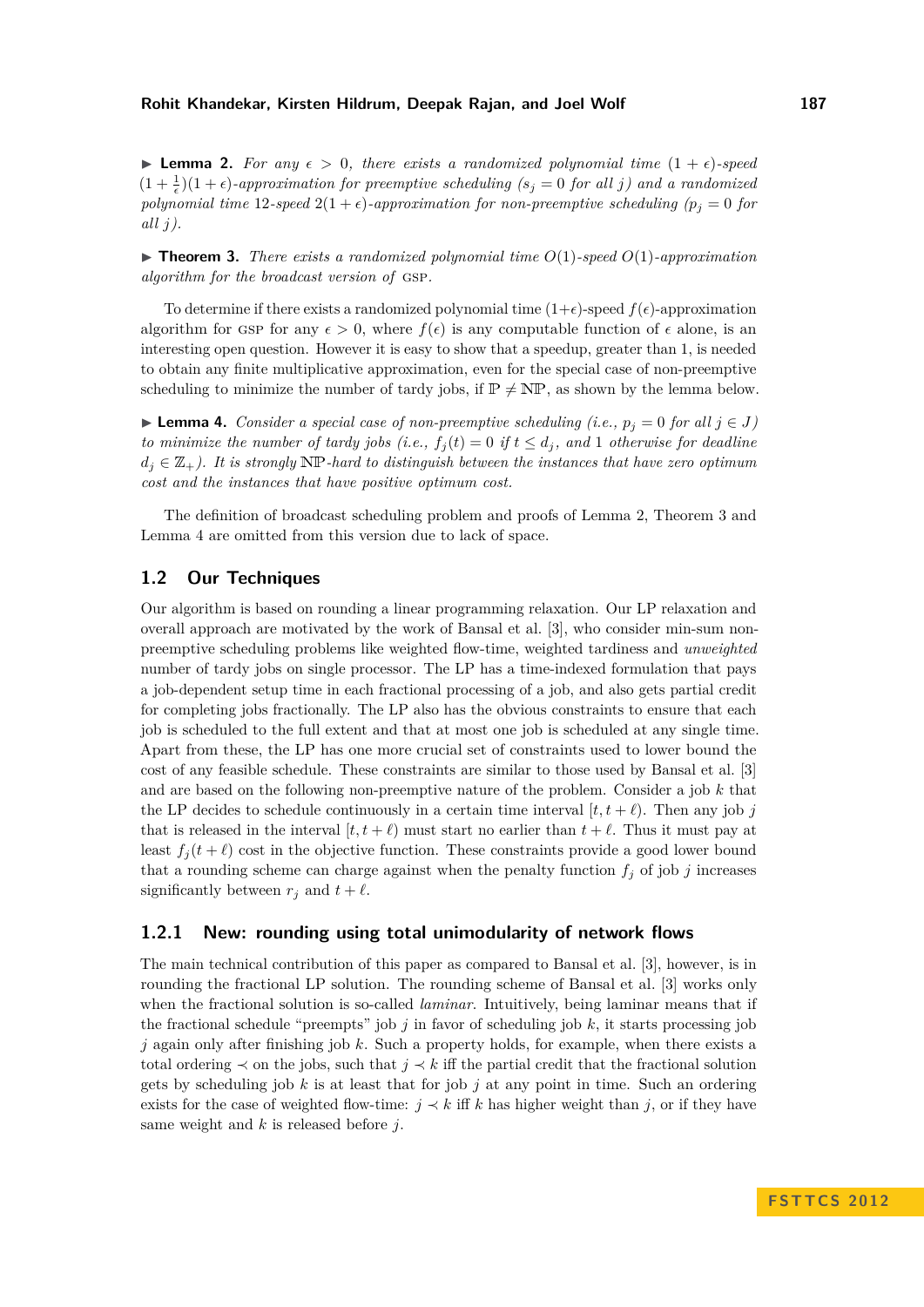The fractional solution may not be laminar, however, for arbitrary non-decreasing cost functions. Consider, for example, a cost function that encodes weighted completion time and a strict deadline, so that  $f_i(t) = \omega_i t$  if  $t \leq d_i$  and  $\infty$  otherwise. Suppose two jobs *j* and *k* have a cost function of this form with release dates  $r_j < r_k$ , weights  $\omega_j < \omega_k$  and deadlines  $d_j < d_k$ . In the absence of any other jobs, the fractional solution schedules job *j* starting at  $r_i$ . Once job *k* is released, it preempts job *j* in favor of job *k* because of the partial credit due to  $\omega_k > \omega_j$ . At some point later, it preempts job k in favor of job j to finish it by its deadline. It then schedules job *k* again. Thus the fractional solution is not laminar. There may not be a general way to massage such a solution to make it laminar without increasing its cost by too much.

Our approach works even if the fractional solution is *not* laminar. It first partitions the time into "aligned" intervals of length a power of  $\beta$ , an integer greater than 1. Thus these intervals are of the form  $[a \cdot \beta^c, (a+1) \cdot \beta^c)$  where *a* and *c* are integers. We refer to *c* as the *class* of an interval of this type. It is easy to see that aligned intervals from all classes form a laminar family.<sup>[3](#page-3-0)</sup> Intuitively speaking, our algorithm uses a rounding procedure on bipartite graphs where jobs on one side are fractionally assigned to aligned intervals from a certain class on the other side. We would like to convert this assignment into an integral assignment randomly while preserving the expectation and ensuring that the maximum number of jobs in any aligned interval is at most the ceiling of its expectation. We reduce this problem to rounding a fractional max-flow to an integral max-flow in a network with integral arc capacities. This can be done using the total unimodularity of network flow matrices, see details in Section [2.4.](#page-6-0) Our rounding is reminiscent of the bipartite graph based dependent rounding of Gandhi et al. [\[8\]](#page-12-2). Their rounding, however, cannot be used here, because our problem cannot be formulated as a rounding problem on bipartite graphs since we need to satisfy the so-called "degree-preservation constraints" for all aligned intervals which form a laminar family.

From a more general perspective, one can see this rounding as decomposing a point in the intersection polytope of a partition matroid and a laminar matroid as a convex combination of incidence vectors of sets which are independent in both the matroids. It turns out that the intersection polytope of a partition and a laminar matroid can be expressed as the set of feasible source-sink flows in a network with integral arc capacities. Thus the problem of decomposing a point in such a polytope as a convex combination of integral extreme points can be reduced to network flow computations. An algorithm, for rounding a point in the intersection polytope of two matroids, with some concentration properties was recently presented by Chekuri et al. [\[6\]](#page-12-3). We do not need their complex rounding scheme since we do not need the concentration properties in our analysis.

## **1.3 Related Work**

The closest works to ours are Bansal et al. [\[3\]](#page-12-1) and Bansal and Pruhs [\[4\]](#page-12-4). As mentioned before, Bansal et al. [\[3\]](#page-12-1) consider *non-preemptive* single processor scheduling for min-sum objectives like weighted flow-time, weighted tardiness, *unweighted* number of tardy jobs. We generalize their rounding procedure to work with arbitrary cost functions. Bansal and Pruhs [\[4\]](#page-12-4) consider single processor scheduling with the same general cost functions as we do, plus preemption and release dates. There are, however, no setup times. Reducing this problem to a particular geometric set-cover problem yields a randomized polynomial time

<span id="page-3-0"></span><sup>3</sup> A laminar family is not to be confused with a non-laminar fractional solution.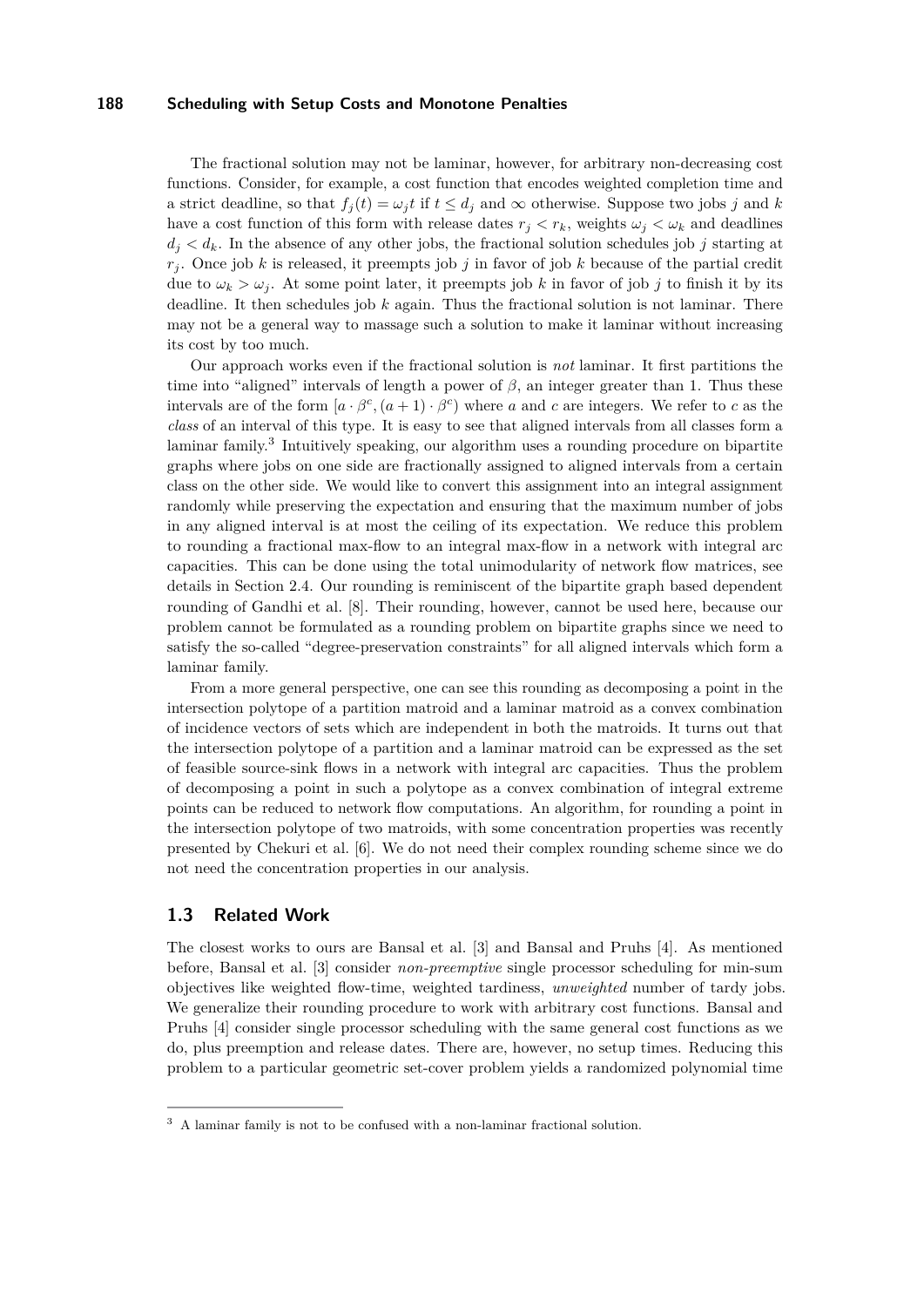algorithm with approximation ratio  $O(\log \log (n))$ , where P is the maximum job size. They also give an  $O(1)$  approximation in the special case of identical release times. Recently, Im et al. [\[9\]](#page-12-5) showed that the Highest-Density-First algorithm is  $(2 + \epsilon)$ -speed  $O(1)$ -competitive for general monotone penalty functions. On the one hand, their algorithm is *online*, which is stronger, but on the other hand, they allow job preemption without any setup time penalty.

Several models for preemption penalties have been considered before. These include sequence-dependent, job-dependent or processor-dependent penalties. See Potts and van Wassenhove [\[13\]](#page-13-3) and Allahverdi et al. [\[2\]](#page-12-6) for surveys of the area. Most of the results deal with specific cost functions such as total completion time, total flow-time, or makespan. Schuurman and Woeginger [\[14\]](#page-13-4), for example, present  $(4/3 + \epsilon)$ -approximation for minimizing makespan in the context of multiple parallel processors, with preemption, job-migration and job-dependent setup times. There has also been some work in online scheduling with preemption penalties as well. For example, Divakaran and Saks [\[7\]](#page-12-7) consider the single processor online problem with release times and setup times. The goal is to minimize the *maximum* flow time for a job. They present an  $O(1)$ -competitive algorithm for this problem. They also show that the offline problem is  $NP$ -hard. Chan et al. [\[5\]](#page-12-8) study the online flow time scheduling in the presence of preemption overheads and present a simple algorithm that is  $(1 + \epsilon)$ -speed  $(1 + 1/\epsilon)$ -competitive.

# **2 Algorithm for gsp**

## **2.1 Outline of the Algorithm**

We give a randomized polynomial time *O*(1)-speed *O*(1)-approximation algorithm. Our algorithm and analysis have the following high-level steps.

- **1.** Incurring a constant speedup factor, we argue that gsp can be reduced to a problem called *multi-piece non-preemptive scheduling* problem (mpsp) and one can restrict the search to so-called "aligned" schedules.
- **2.** We then create and solve an LP relaxation to lower bound the cost of the optimum schedule.
- **3.** We next perform randomized rounding of the fractional solution using network flow techniques to obtain a "pseudo"-schedule.
- **4.** Losing another constant speedup factor, we convert the pseudo-solution into a feasible schedule.
- **5.** Finally, incurring yet another constant speedup factor, we get a feasible solution with cost at most constant times the LP lower bound.

We remark that steps 1, 2 and 4 are very similar to the corresponding steps of the algorithm of Bansal et al. [\[3\]](#page-12-1). Our main contribution is in step 3. Step 5 is a final (and simple) wrap-up needed to bound the cost of the computed solution.

## **2.2 Step 1: Reduction to mpsp and Restricting to Aligned Schedules**

We begin by reducing our problem to *multi-piece non-preemptive scheduling* problem (MPSP), defined as follows. The input to MPSP consists of a set *J* of jobs, where each job  $j \in J$  is associated with release time  $r_j \in \mathbb{Z}_+$ , number of pieces  $n_j \in \mathbb{Z}_+$ , processing time  $p_j \in \mathbb{Z}_+$  of each piece and a non-decreasing cost function<sup>[4](#page-4-0)</sup>  $f_j : \mathbb{Z}_+ \to \mathbb{Z}_+ \cup \{\infty\}$ . A feasible schedule on

<span id="page-4-0"></span><sup>&</sup>lt;sup>4</sup> We again assume that  $f_j$  is given by a value oracle that given  $t \in \mathbb{Z}_+$  returns  $f_j(t)$ .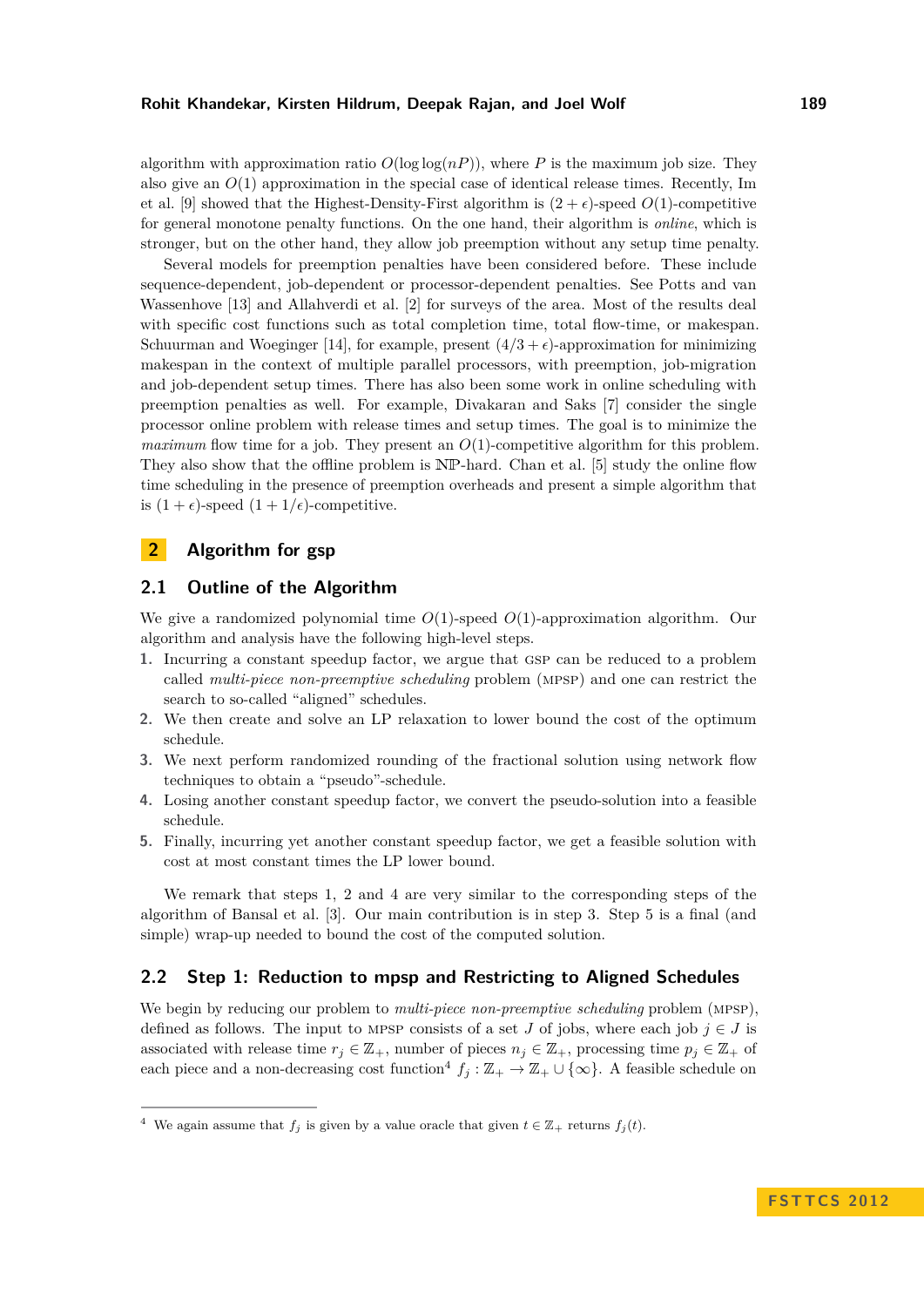a single processor works on no job before its release time and works on at most one job at any time. A feasible schedule also schedules each job  $j$  in exactly  $n_j$  intervals, each of length exactly  $p_j$ . Given a feasible schedule, let  $C_j$  denote the completion time of job j, i.e., the maximum end time of any interval corresponding to job *j*. The mpsp is to find a feasible schedule that minimizes the total cost  $\sum_{j \in J} f_j(C_j)$ .

<span id="page-5-0"></span>I **Lemma 5.** *If there is a polynomial-time σ-speed ρ-approximation algorithm for* mpsp*, there is a polynomial-time*  $2\sigma$ *-speed*  $\rho$ *-approximation algorithm for* GSP.

**Proof.** Given instance  $(J, \{(r_j, s_j, p_j, f_j) \mid j \in J\})$  of GSP, define an instance  $(J, \{(r'_j, n'_j, p'_j, f'_j) \mid j \in J\})$  $j \in J$ ) of MPSP by letting  $r'_j = r_j$ ,  $n'_j = \max\{1, [p_j/\max\{1, s_j\}]\}, p'_j = \max\{1, 2s_j\}$  and  $f'_{j} = f_{j}$  for each job  $j \in J$ . Let  $\text{OPT}(\text{GSP})$  denote the optimum value of the GSP instance and let  $OPT(MPSP)$  denote the optimum value of the MPSP instance on a processor with twice the speed. We first argue that  $\text{OPT(MPSP)} \le \text{OPT(SSP)}$ . Consider the optimum schedule S of the GSP instance. We construct a feasible solution  $S'$  for the MPSP instance on a processor with twice the speed as follows. Consider an interval  $[t, t + s_j + t')$  in which *S* schedules a job *j*. Let *S*<sup> $\prime$ </sup> schedule  $\lceil t'/\max\{1, s_j\}\rceil$  pieces of length  $p'_j = \max\{1, 2s_j\}$  each in this interval. Since there is at least one such interval and the sum of processings  $t'$  over all such intervals is  $p_j$ , the total number of pieces scheduled for job *j* is at least  $n'_j$ . Therefore *S*<sup> $\prime$ </sup> gives a feasible solution for the mpsp instance on a processor with twice the speed. It is easy to see that the cost of  $S'$  is at most that of  $S$ .

Now it is enough to show that given a solution  $S'$  for the MPSP instance, one can construct a solution *S* for the gsp instance feasible on a processor with the same speed and with cost at most that of *S'*. Consider an interval  $[t, t + p'_j)$  in which *S'* schedules a piece of job *j*. Let *S* schedule job *j* in this interval so that it spends  $s_j$  time in setup and max $\{1, s_j\}$  time in processing. Thus job *j* gets  $n'_j \cdot \max\{1, s_j\} \geq p_j$  processing overall. It is easy to see that the  $\cos t$  of *S* is at most that of  $\overline{S}$ <sup> $\prime$ </sup> . John Paris, John Paris, John Paris, John Paris, John Paris, John Paris, John Paris, John Paris, John Paris,

In light of this lemma, we focus on designing an  $O(1)$ -speed  $O(1)$ -approximation algorithm for MPSP. Fix an instance  $(J, \{(r_i, n_i, p_i, f_i) | j \in J\})$  of MPSP. Let  $\beta > 1$  be an integer to be determined later. Incurring a speedup factor of  $\beta$ , we assume that all processing times in the instance are integer powers of *β* by replacing  $p_j$  by  $\beta^{\lfloor \log_\beta p_j \rfloor}$ . We define a notion of aligned schedules.

 $\triangleright$  **Definition 6.** We say that a schedule for MPSP is *aligned* if each piece of each job *j* is scheduled in an interval of the form  $(ap_j, (a+1)p_j)$  where  $a \geq 0$  is an integer.

I **Lemma 7.** *On a processor with speedup factor* 2*, there exists an aligned schedule with cost at most that of the original* mpsp *instance.*

**Proof.** Fix an optimum schedule *S* for mpsp. Suppose *S* processes a piece of job *j* in the interval  $[t, t + p_j)$ . Let  $t' \in [t, t + p_j/2)$  be an integral multiple of  $p_j/2$ . On a processor with twice the speed, we can process this piece of job *j* in the interval  $[t', t' + p_j/2)$ . It is easy to see that the resulting schedule is aligned and has cost at most that of *S*.

To summarize, by incurring an overall speedup factor of  $4\beta$ , we reduce GSP to MPSP, assume that each  $p_j$  is an integer power of  $\beta$  and set our goal to finding the aligned schedule with minimum cost. Let OPT denote the cost of an optimum aligned schedule of the new mpsp instance.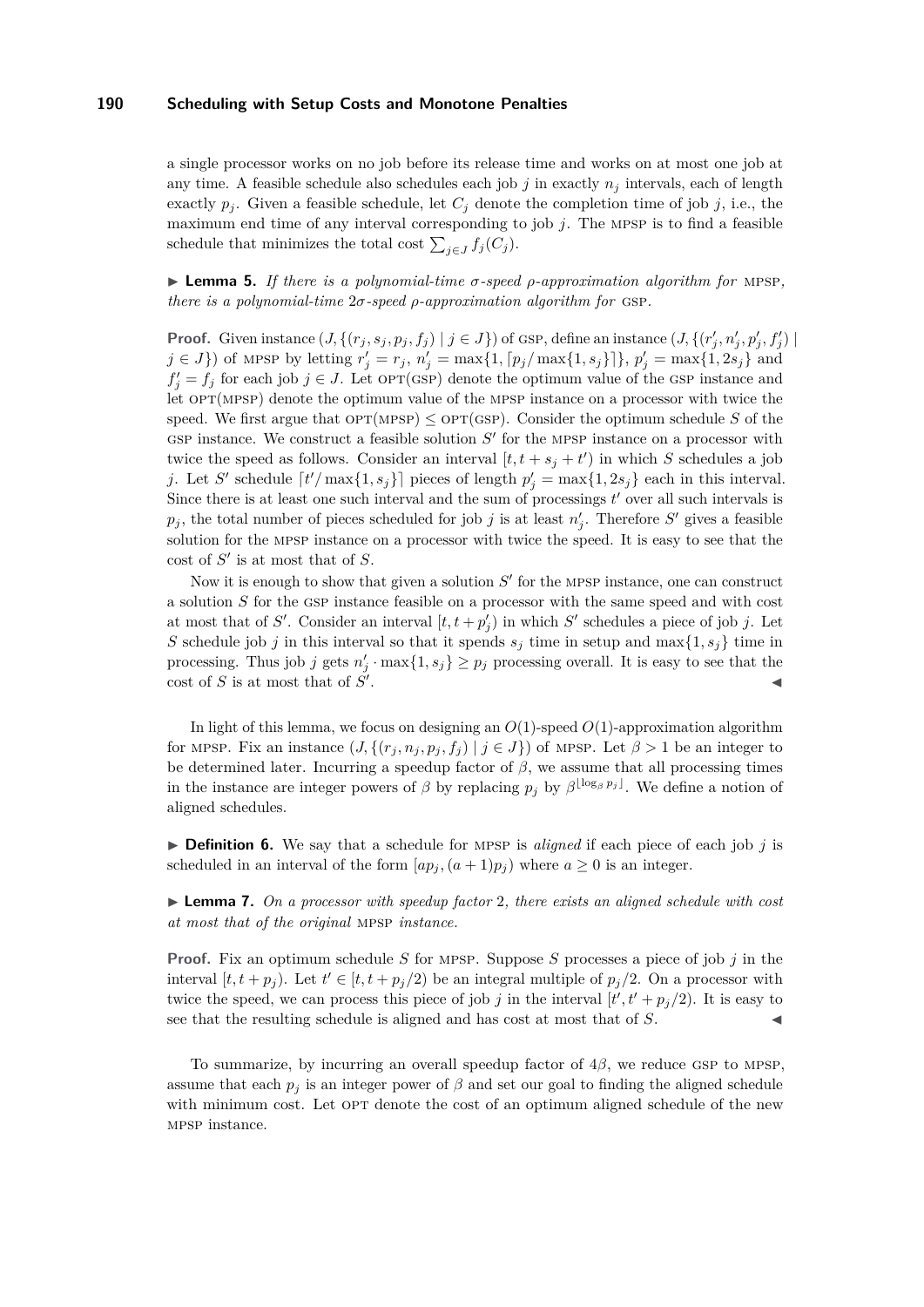## **2.3 Step 2: Solving the Linear Programming Relaxation**

We now present a linear programming relaxation for lower bounding OPT. Since any schedule, without loss of generality, completes all jobs by time  $T = \max_j r_j + \sum_j n_j p_j$ , it is enough to work within this time horizon. We introduce a variable  $x(j, t)$  for each job *j* and each multiple *t* of  $p_j$  such that  $t \geq r_j$ . In the "intended" solution,  $x(j, t) = 1$  if a piece of job *j* is scheduled in the interval  $[t, t + p_j)$ . We also introduce a variable  $W_j$  intended to lower bound the cost of job *j*.

<span id="page-6-1"></span>
$$
\text{minimize} \quad \sum_{j} W_j \tag{1}
$$

$$
\forall j \in J, \qquad n_j = \sum_t x(j, t) \tag{2}
$$

$$
\forall \tau \in \mathbb{Z}_+, \qquad 1 \geq \sum_{j} \sum_{t: \tau \in [t, t + p_j)} x(j, t) \tag{3}
$$

$$
\forall j \in J, \qquad W_j \geq \frac{1}{n_j} \sum_{t} x(j, t) \cdot f_j(t + p_j) \tag{4}
$$

$$
\forall j \in J, \qquad W_j \geq \sum_{k \neq j} \sum_{t: r_j \in (t, t + p_k)} x(k, t) \cdot f_j(t + p_k) \tag{5}
$$

$$
\forall j, t, \quad x(j, t) \geq 0 \tag{6}
$$

 $\blacktriangleright$  **Lemma 8.** *The optimum value of the LP [\(1\)](#page-6-1)-[\(6\)](#page-6-1) is at most* OPT.

**Proof.** Consider an optimal aligned schedule *S* with cost OPT. Using *S*, we construct a feasible solution  $\{x^*, W^*\}$  to the LP with value at most OPT. Let  $x^*(j,t) = 1$  if *S* schedules a piece of *j* in the interval  $[t, t + p_j)$  and 0 otherwise. Let  $W_j^* = f_j(C_j)$  denote the cost of job *j* in *S*, where  $C_j$  denotes the completion time of *j* in *S*. It is easy to see that constraints [\(2\)](#page-6-1) and [\(3\)](#page-6-1) are satisfied by this solution, since each job *j* has exactly *n<sup>j</sup>* pieces scheduled and *S* works on at most one job at a time, respectively. We now argue that the cost of job *j* in *S* is at least the right-hand-side of constraint [\(4\)](#page-6-1) (the "average lower bound") or [\(5\)](#page-6-1) (the "displacement lower bound") for job *j*. Fix a job *j* and let  $[t_i, t_i + p_j)$  for  $i = 1, 2, \ldots$  be the intervals containing the pieces of job *j*. The right-hand-side of constraint [\(4\)](#page-6-1) for job *j* is the average of  $f_j(t_i + p_j)$  for  $i = 1, 2, ...$  which is clearly at most  $W_j^* = \max_i f_j(t_i + p_j)$ , the cost of job *j* in *S*. Thus the constraint [\(4\)](#page-6-1) is satisfied. Now note that there is at most one job  $k \neq j$  that has  $x^*(k,t) > 0$  for values of *t* with  $r_j \in (t, t + p_k)$ . This is because *S* works on at most one job at a time. If such a job does not exist, it is easy to see that the constraint [\(5\)](#page-6-1) is satisfied. If such a job  $k$  exists, the earliest time the first piece of job  $j$  can start is at least  $t + p_k$ . Thus its cost is at least  $f_j(t + p_k)$ . Since  $x^*(k, t) = 1$  holds in such a case, the  $\epsilon$  constraint [\(5\)](#page-6-1) is satisfied.

The number of variables and constraints in this LP is pseudo-polynomial. Using an approach similar to Bansal et al. [\[3\]](#page-12-1), we can make this LP polynomial-sized at a small loss. We omit detailed from this version due to lack of space. For now, let us assume that we can compute a fractional optimum, denoted by  $x^*(j,t)$  and  $W_j^*$  for  $j \in J$  and  $0 \le t \le T$ , of this LP.

### <span id="page-6-0"></span>**2.4 Step 3: Obtaining a Pseudo-Schedule via Network Flows**

We say that a job *j* belongs to *class*  $c \geq 0$  if  $p_j = \beta^c$ . Let  $J_c$  denote the set of jobs in class *c*. We obtain a pseudo-schedule for jobs in *J<sup>c</sup>* for each class *c* separately. Fix a class *c*. To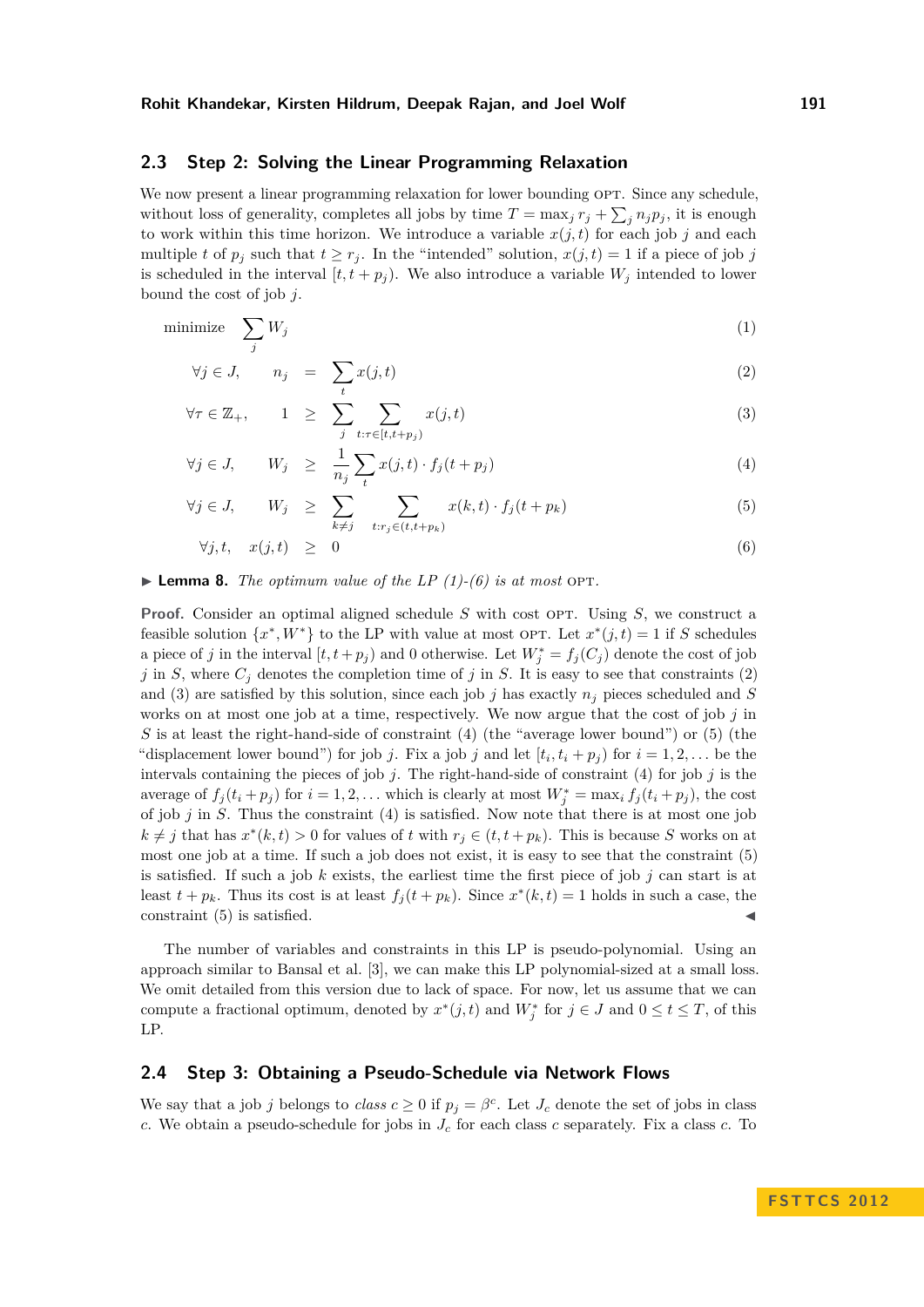obtain a pseudo-schedule for class *c*, we create an instance of the network flow problem. For an integer  $d \geq 0$ , we call an interval of the form  $[a \cdot \beta^d, (a+1) \cdot \beta^d)$  an *aligned*  $\beta^d$ -interval or simply an *aligned interval*, where  $a > 0$  is an integer.

## **2.4.1 Creating a flow network**

Refer to Figure [1](#page-8-0) for an example for the case of  $\beta = 2$ . The flow network we create is a layered directed acyclic graph with all arcs going between consecutive layers from top to bottom. The first layer consists of the source node. The second layer has a node  $v_j$  for each job  $j \in J_c$ . For  $k \geq 0$ , the  $(k+3)$ rd layer has a node  $v_I$  for each aligned  $\beta^{c+k}$ -interval *I*. The last layer has a node for the single aligned interval spanning the entire instance – we call this node the sink.

We add an arc from the **source** to  $v_j$  with capacity  $n_j = \sum_t x(j, t)$ , i.e., the total *x*-value job *j* receives. We add an arc from  $v_j$  to  $v_I$  for  $\beta^c$ -aligned interval  $I = [t, t + \beta^c)$  such that  $x(j, t) > 0$ . We assign such an arc a capacity of

 $\lceil x(j,t) \rceil$ ,

i.e., the *x*-value that job *j* receives in aligned  $\beta^c$ -interval *I* rounded up to the nearest integer. For  $k \geq 0$ , we add an arc from  $v_I$  to  $v_{I'}$  for an aligned  $\beta^{c+k}$ -interval *I* and aligned  $\beta^{c+k+1}$ -interval *I*' such that  $I \subset I'$ , provided  $v_I$  is not the sink. We give this arc a capacity of

$$
\left[\sum_{j\in J_c}\sum_{t:[t,t+\beta^c)\subseteq I}x(j,t)\right],
$$

i.e., the total *x*-value all jobs in  $J_c$  receive in aligned  $\beta^c$ -intervals contained in *I* rounded up to the nearest integer. Thus the flow network below layer 3 looks like an inverted *β*-ary tree. Note also that all arc-capacities in this network are integral.

Observe that the fractional solution  $\{x(j, t) | j \in J_c, 0 \le t \le T\}$  gives a fractional feasible maximum flow in this network from source to sink of total value  $\sum_{j\in J_c} n_j =$  $\sum_{j\in J_c}$   $\sum_t x(j,t)$  as follows. Send a flow of  $n_j = \sum_t x(j,t)$  on (source,  $v_j$ ) for all *j* ∈  $J_c$ , a flow of  $x(j,t)$  on  $(v_j, v_{[t,t+\beta^c)})$  for all  $j \in J_c$  and  $t$  with  $x(j,t) > 0$  and a flow of  $\sum_{j\in J_c}\sum_{t:[t,t+\beta^c)\subseteq I}x(j,t)$  on the unique out-going arc  $(v_I, v_{I'})$  for all aligned intervals *I* except the one corresponding to the sink.

We now use the fact that a network flow matrix is totally unimodular and hence the polytope of flows in a network with integral arc capacities has integral extreme points. Therefore any point inside such a polytope can be decomposed as a convex combination of integral flows.

<span id="page-7-0"></span>► **Lemma 9.** *Consider a flow network with a source node, a sink node and integral arc capacities. Given a fractional maximum flow f in the network, one can compute a collection of integral maximum flows*  $F_1, \ldots, F_q$  *and corresponding*  $\lambda_1, \ldots, \lambda_q \geq 0$  *with*  $\sum_i \lambda_i = 1$  *such that*  $f = \sum_i \lambda_i F_i$ . Furthermore, the size q of the convex combination and its computation *time is bounded polynomially in the input size.*

**Proof.** We cast the problem of decomposing the given maximum flow f as a convex combination of integral maximum flows as a linear program. Introduce a variable  $\lambda_i$  for each integral maximum flow  $F_i$  (that satisfies the arc capacity constraints). There may be exponentially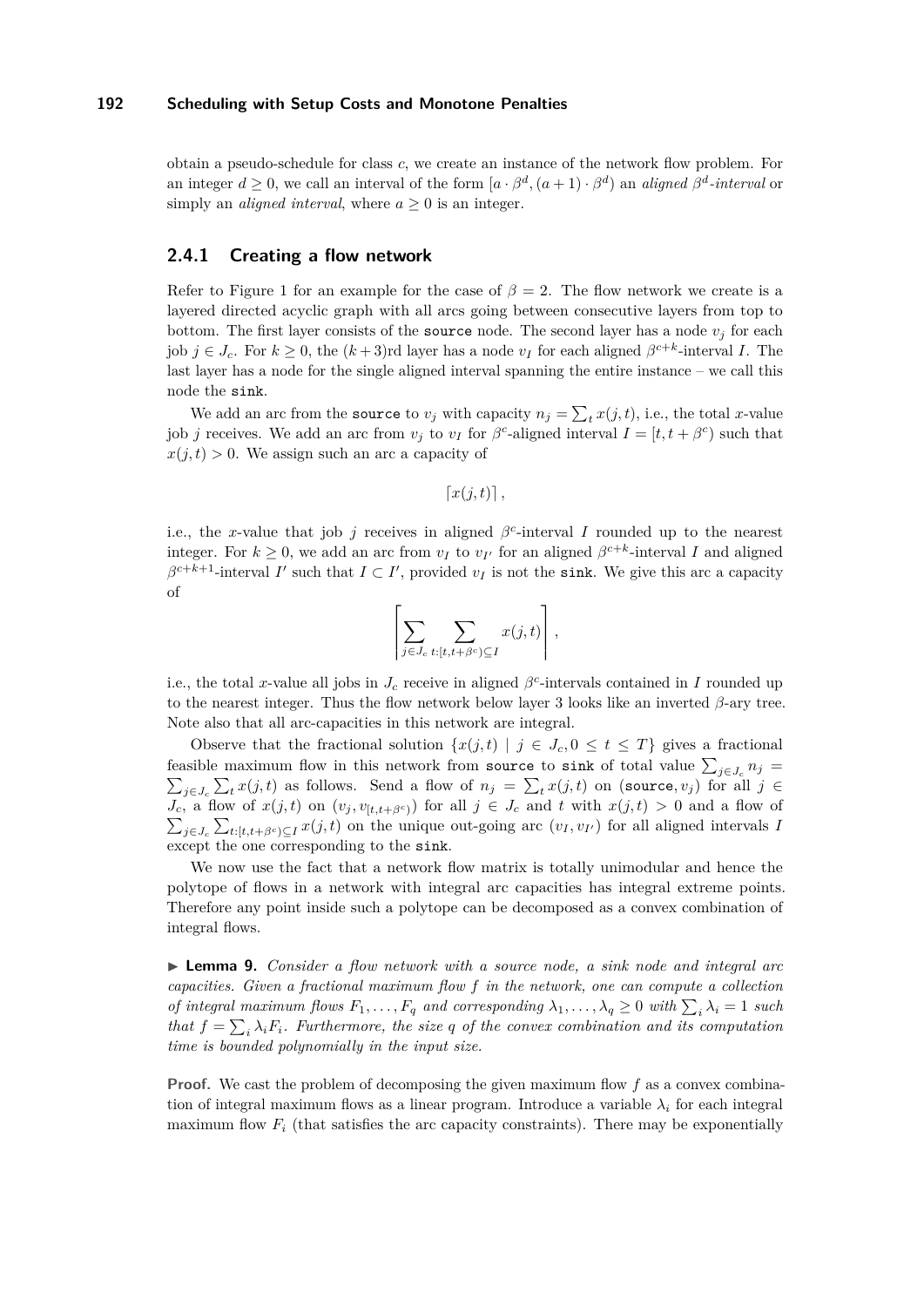<span id="page-8-0"></span>

**Figure 1** Creating a network flow instance. Consider the adjacent example with 3 jobs and 8 aligned intervals in a certain class. Assume that  $\beta = 2$ . The total *x*-values white, grey and black jobs receive are 2, 1 and 1 respectively. The corresponding flow network has a source node in the top layer, 3 nodes corresponding to jobs in the second layer and nodes corresponding to aligned intervals arranged in form of a *β*-ary tree. The bottom layer has a sink node. The numbers on the arcs denote their flows/integral capacities. The fractional maximum flow given is computed from the fractional solution.

many such flows. Now consider the following LP and its dual.

$$
\begin{aligned}\n\text{Primal:} \qquad & \max \{ \sum_{i} \lambda_i \mid \sum_{i} \lambda_i F_i(e) = f(e) \; \forall \; \text{arcs } e, \lambda_i \ge 0 \; \forall \; i \}, \\
\text{Dual:} \qquad & \min \{ \sum_{e} f(e)l_e \mid \sum_{e} F_i(e)l_e \ge 1 \; \forall \; i, l_e \in \mathbb{R} \; \forall \; \text{arcs } e \}. \n\end{aligned}
$$

The dual has exponentially many constraints but only polynomially many variables. We can solve the dual using the *ellipsoid* algorithm using the separation oracle that given notnecessarily-positive "arc-lengths"  $\{l_e\}$  computes a maximum flow  $F_i$  with "minimum cost"  $\sum_{e} F_i(e) l_e$ . Several polynomial time algorithms exist for this well-known min-cost max-flow problem [\[1\]](#page-12-9). Recall that since all arc capacities are integral, this oracle returns an integral flow. The ellipsoid algorithm finds polynomially many maximum flows while computing the dual optimum solution. We can then restrict our attention to these maximum flows (i.e., set  $\lambda_i = 0$  for all maximum flows  $F_i$  *not* found in the ellipsoid algorithm) and solve the new primal that now has polynomially many variables and constraints. Since each *F<sup>i</sup>* as well as *f* are maximum flows, it is easy to see that the optimum primal solution thus computed has value  $\sum_i$  $\lambda_i = 1.$ 

Our rounding procedure to obtain a pseudo-schedule for class *c* works as follows.

**Procedure round:** Use Lemma [9](#page-7-0) to compute a convex combination of integral flows. Pick exactly one integral flow  $F_i$  with probability  $\lambda_i$ . Schedule  $F_i(v_j, v_j)$  pieces of job *j* in the aligned  $\beta^c$ -interval *I* for all jobs *j* and aligned  $\beta^c$ -intervals *I*.

<span id="page-8-1"></span>► **Lemma 10.** *The pseudo-schedule for all classes constructed by the above rounding procedure satisfies the following properties.*

**F S T T C S 2 0 1 2**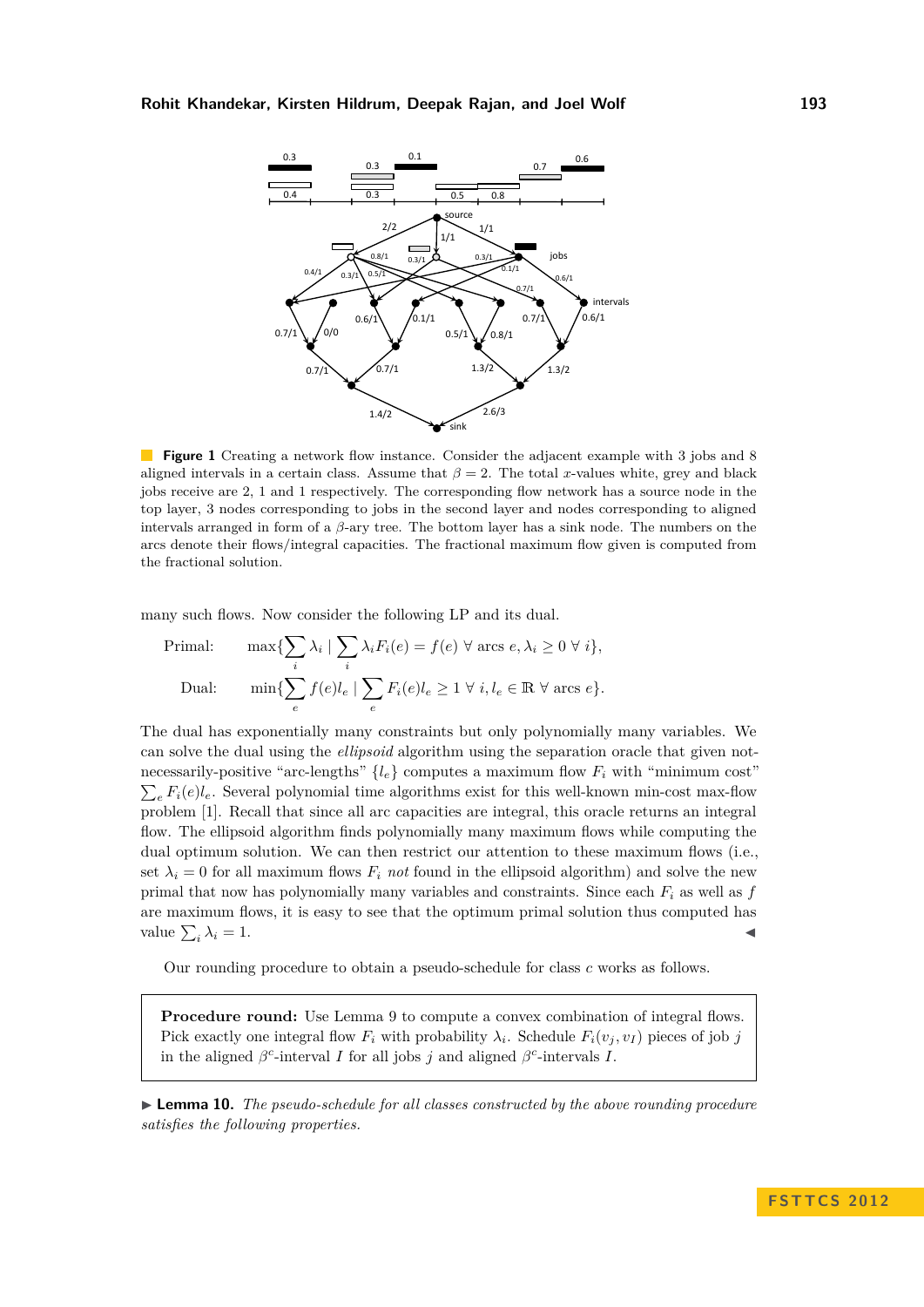- **1.** The expected number of pieces any job *j* receives in an aligned interval  $[t, t + \beta^c)$  is  $x(j, t)$ .
- **2.** *With probability 1, each job j has exactly n<sup>j</sup> pieces scheduled overall.*
- **3.** *With probability 1, at most*  $[\sum_{j\in J_c}\sum_{t:[t,t+\beta^c]\subseteq I}x(j,t)]$  pieces of jobs in class c, counting *multiplicities from the same job, are scheduled in any interval*  $I$  *of a class*  $d \geq c$ *.*
- **4.** *Consider any interval in class d. With probability 1, the total size of all pieces of jobs in classes* 0*,..., d scheduled in this interval is at most*  $\beta^d(2 + \frac{1}{\beta - 1})$ *.*

**Proof.** The properties 1, 2 and 3 hold directly from the rounding. To see property 4, fix an interval *I* in class *d*. Summing the volume constraint [\(3\)](#page-6-1) that the fractional solution satisfies over all  $\tau \in I$ 

$$
\sum_{c=0}^d \beta^c \left( \sum_{j \in J_c} \sum_{t : [t, t + \beta^c) \subseteq I} x(j, t) \right) \leq \beta^d.
$$

Now from property 3, at most  $\left[\sum_{j\in J_c}\sum_{t:\left[t,t+\beta^c\right]\subseteq I}x(j,t)\right]$  pieces of jobs in class *c* are scheduled in *I*. Therefore the total size of all the pieces of jobs in classes 0*, . . . , d* scheduled in *I* is at most

$$
\sum_{c=0}^{d} \beta^{c} \left[ \sum_{j \in J_c} \sum_{t:[t,t+\beta^c] \subseteq I} x(j,t) \right] < \sum_{c=0}^{d} \beta^{c} \left( 1 + \sum_{j \in J_c} \sum_{t:[t,t+\beta^c] \subseteq I} x(j,t) \right) \\
&\leq \sum_{c=0}^{d} \beta^{c} + \beta^{d} \\
= \beta^{d} \left( \frac{\beta}{\beta - 1} + 1 \right).
$$

## **2.5 Step 4: Converting the Pseudo-Schedule into a Feasible Schedule**

We use a factor  $(2 + \frac{1}{\beta - 1})$  speedup to convert the pseudo-schedule into a feasible schedule that schedules at most one job at any single time. Consider the pseudo-schedule produced in step 3. Call an aligned interval *maximal* if it contains a piece of a job of equal size and does not overlap with any other piece of a job of larger size. There can be multiple pieces corresponding to any maximal aligned interval. Fix a maximal interval *I*. We associate a natural *β*-ary tree corresponding to all the pieces overlapping with *I*. The tree-nodes in level *d* correspond to the aligned  $\beta^d$ -intervals overlapping with *I*. See Figure [2](#page-10-0) for an example of such a tree for the case  $\beta = 2$ .

We give a procedure that uses a speedup factor of  $(2+\frac{1}{\beta-1})$ , and given a tree corresponding to a maximal interval *I*, feasibly schedules all the pieces in that tree in the aligned  $\beta^c$ -interval corresponding to the root. The schedule is feasible in the sense that pieces of each job are not scheduled before its release time and no two pieces overlap with each other. Since all the maximal intervals are non-overlapping, applying the above procedure to each corresponding tree produces a schedule for the entire instance.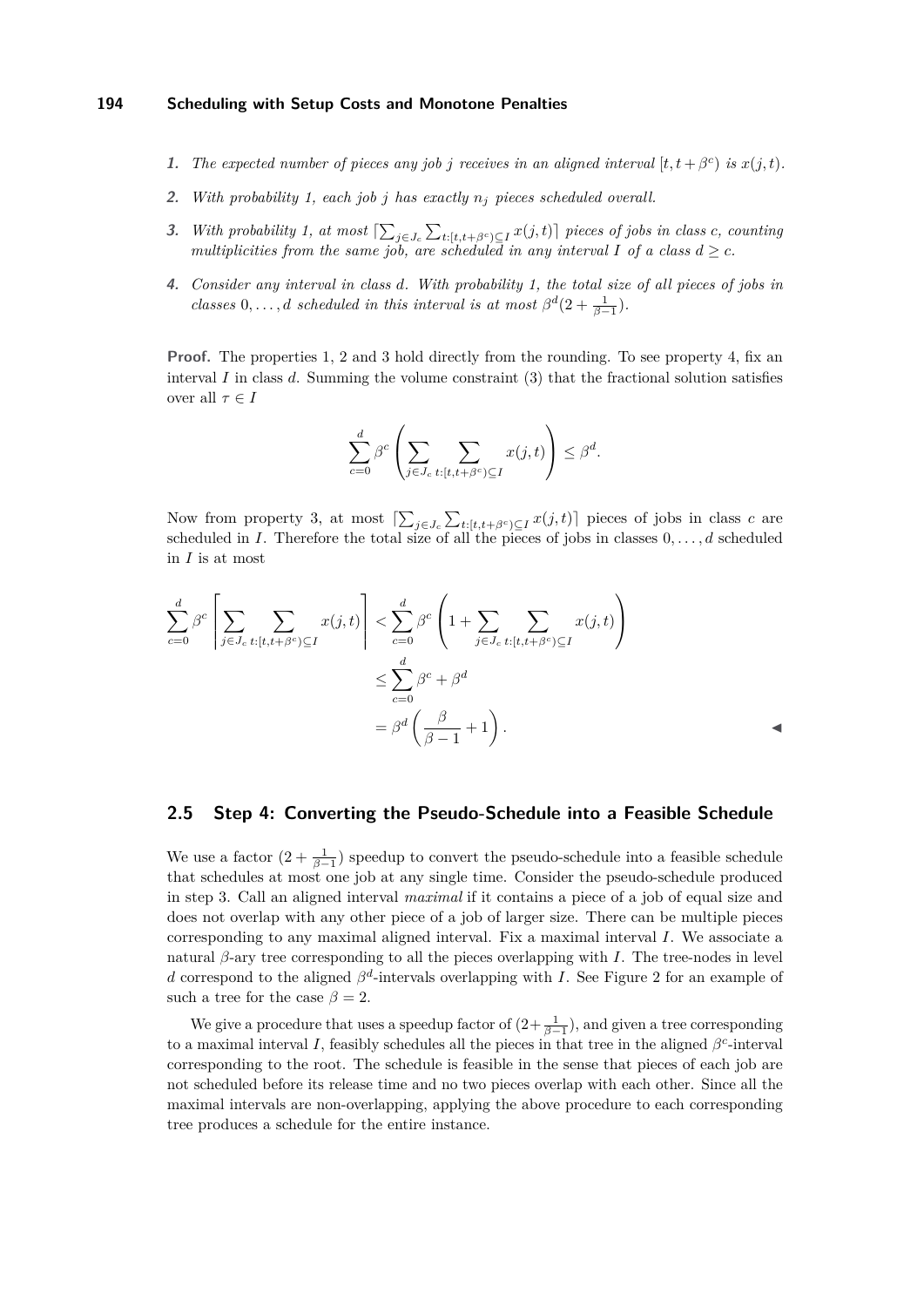<span id="page-10-0"></span>

**Figure 2** Example of a pseudo-schedule output by the rounding procedure for *β* = 2 and its corresponding *β*-ary tree. Each shaded box (and the respective tree-node) corresponds to one or more pieces of one or more jobs. From Lemma [10-](#page-8-1)4, the total size of pieces in any sub-tree (containing a node and all its descendants) is at most  $(2 + \frac{1}{\beta - 1})$  times the size of the root of the sub-tree. The black boxes/tree-nodes represent pieces of early jobs while grey boxes/tree-nodes represent pieces of late jobs. A box/tree-node can be both black or grey. (Source: Bansal et al. [\[3\]](#page-12-1))

**Procedure fit:** We first shrink all pieces in  $J_I$  by a factor of  $(2 + \frac{1}{\beta - 1})$ . We then compute the POSTORDER<sup>5</sup> traversal of the  $\beta$ -ary tree  $T_I$ . We schedule all pieces of early jobs in the order they appear in  $\text{POSTORDER}(T_I)$ , pieces of equal lengths overlapping with each other ordered arbitrarily. We then compute the PREORDER traversal of  $T_I$ . We schedule all pieces of late jobs in the order they appear in PREORDER $(T_I)$ , pieces of equal lengths overlapping with each other ordered arbitrarily. These pieces of late jobs are then "right-justified", shifted as far right as possible so that the last piece completes at the end-point of interval *I*.

Consider a maximal interval  $I = [\tau, \tau + \beta^c]$ . Let  $J_I$  denote the set of jobs corresponding to pieces scheduled in the interval *I*, and let  $T_I$  denote the  $\beta$ -ary tree associated with the pseudo-schedule in *I*. We partition the jobs *J<sup>I</sup>* into two sets, denoted *early* and *late*. The *early* jobs are the jobs  $\{j \in J_I \mid r_j \leq \tau\}$  that are released not later than time  $\tau$ . The pieces of these jobs can be scheduled anywhere in *I*. Note that even though an early job *k* is scheduled during the interval *I*, it does not pay the "penalty term" in the constraint [\(5\)](#page-6-1). The *late* jobs are the jobs  $\{j \in J_I \mid \tau \leq r_j \leq \tau + \beta^c\}$  that are released in *I*. A piece of a late job *j* can be scheduled no earlier than its release time  $r_j$ . Note that a late job *j* pays the "penalty term" in the constraint [\(5\)](#page-6-1). We now describe our procedure fit, to convert the pseudo-schedule into a feasible schedule. The following lemma shows that the schedule computed by the FIT procedure is feasible.

- <span id="page-10-1"></span>▶ **Lemma 11.** *The schedule output by the* FIT *procedure satisfies the following properties.*
- **1.** *The pieces of jobs in J<sup>I</sup> are scheduled in the interval I such that no two pieces overlap.*
- **2.** *Each piece of each early job in J<sup>I</sup> completes no later than its completion time in the pseudo-schedule.*
- **3.** *Each piece of each late job in J<sup>I</sup> starts no earlier than its start time in the pseudo-schedule, and it completes within I.*

<sup>&</sup>lt;sup>5</sup> The POSTORDER traversal of a single-node tree *v* is defined as POSTORDER(*v*) := *v* and that of a  $\beta$ -ary tree *T* with root *r* and left-to-right sub-trees  $T_1, \ldots, T_\beta$  is recursively defined as POSTORDER(*T*) :=  $\text{POSTORDER}(T_1), \ldots, \text{POSTORDER}(T_\beta), r$ . Similarly, the PREORDER traversal of a single-node tree *v* is defined as  $\text{PREORDER}(v) := v$  and that of a  $\beta$ -ary tree *T* with root *r* and left-to-right sub-trees  $T_1, \ldots, T_\beta$ is recursively defined as  $\text{PREORDER}(T) := r$ ,  $\text{PREORDER}(T_1), \ldots, \text{PREORDER}(T_\beta)$ .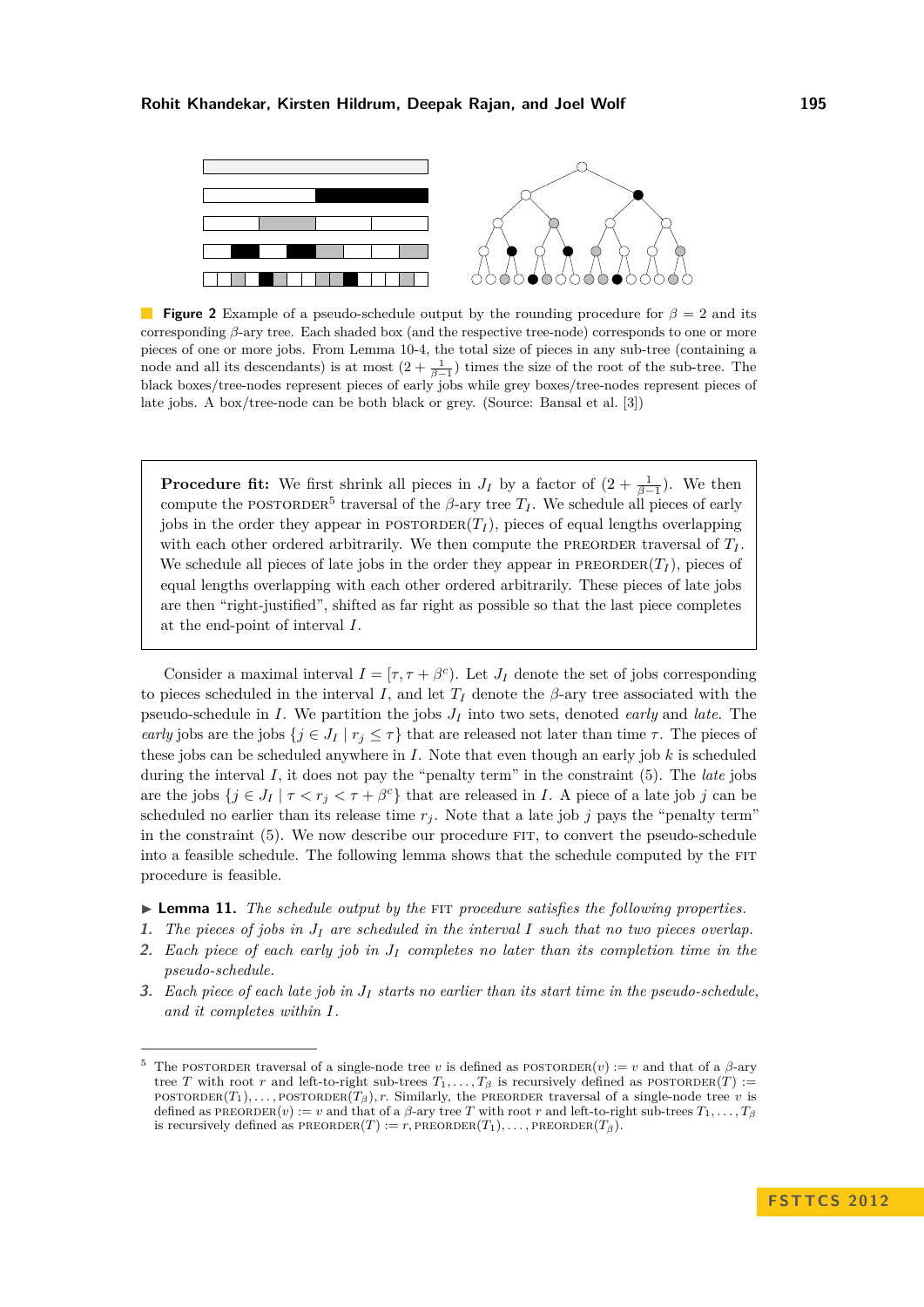**Proof.** The first property follows from the observation that the total size of all the jobs in *J<sub>I</sub>* is at most  $(2 + \frac{1}{\beta - 1})$  times the length of the interval *I* and the fact that we shrink all the pieces by a factor of  $(2 + \frac{1}{\beta - 1})$ . We now prove the second property. Consider a piece  $\pi$  of an early job in *J*<sub>*I*</sub>. Let its completion time in the pseudo-schedule be  $\tau + \tau_{\pi}$ . It is sufficient to argue that the total size of pieces of early jobs (including  $\pi$ ) that come no later than  $\pi$  in POSTORDER(*T<sub>I</sub>*) is at most  $\tau_{\pi}(2 + \frac{1}{\beta-1})$  before shrinking. To this end, consider the prefix of POSTORDER(*T<sub>I</sub>*) up to the tree-node corresponding to  $\pi$ . Let  $T_1, \ldots, T_q$  be the disjoint subtrees of  $T_I$  that are traversed in POSTORDER( $T_I$ ) up to node  $\pi$ . Note that the root of  $T_q$ is  $\pi$ . Now let  $I_1, \ldots, I_q$  be the (disjoint) intervals occupied by the roots of  $T_1, \ldots, T_q$ . Note that the total size of  $I_1, \ldots, I_q$  is precisely  $\tau_{\pi}$ . Furthermore, from Lemma [10-](#page-8-1)4, the total size of pieces of jobs in  $J_I$  that are contained in intervals  $I_1, \ldots, I_q$  is at most  $(2 + \frac{1}{\beta - 1})$  times the total size of these intervals. Thus, in particular, the total size of pieces of the early jobs in these intervals is at most  $\tau_{\pi}(2 + \frac{1}{\beta-1})$ , and the property follows. The third property can be proved analogously, but with late jobs and  $\text{PREORDER}(T_I)$ .

## **2.6 Step 5: Final Wrap-up**

The solution obtained in step 4 is feasible on a processor with speedup factor  $4\beta(2+\frac{1}{\beta-1})$ . We now define pieces-wise average costs of a job  $j \in J$  in the pseudo-schedule and a schedule computed by procedure FIT.

▶ **Definition 12.** Consider a job  $j \in J$ . Let  $A_j = \frac{1}{n_j} \sum_{i=1}^{n_j} f_j(t_i + p_j)$  be the *average* cost of job *j* in the pseudo-schedule where  $\{[t_i, t_i + p_j) \mid 1 \leq i \leq n_j\}$  denotes the set of intervals in which the pseudo-schedule computed by Procedure round schedules job *j*. Furthermore let  $A'_{j} = \frac{1}{n_{j}} \sum_{i=1}^{n_{j}} f_{j}(t'_{i} + p'_{j})$  be the *average* cost of job *j* in the feasible schedule computed by Procedure FIT. Here  $p'_j = p_j/(2 + \frac{1}{\beta - 1})$  denotes the processing time of job *j* after the scaling and  $\{[t'_i, t'_i + p'_j) \mid 1 \le i \le n_j\}$  denotes the set of intervals in which Procedure FIT schedules job *j*.

The following lemma bounds the expected average cost of a job in the feasible schedule.

▶ **Lemma 13.** *For any job*  $j \in J$ *, the expected value of*  $A'_j$  *is at most*  $2W_j$ *.* 

**Proof.** From Lemma [10-](#page-8-1)1 and the constraint [\(4\)](#page-6-1), it is clear that the expected value of  $A_i$  is at most  $W_j$ . We next prove that the expected value of  $A'_j - A_j$  is at most  $W_j$ .

To this end, fix a job  $j \in J$  and consider a piece  $\pi_i = [t_i, t_i + p_j)$ , where  $1 \leq i \leq n_j$  in the pseudo-schedule. During Procedure FIT, job *j* was labelled as early for  $\pi_i$  with a certain probability and late for  $\pi_i$  with a certain probability. From Lemma [11,](#page-10-1) if job *j* was labelled as early for  $\pi_i$ , the piece  $\pi_i$  completed in the feasible schedule at or before its completion time in the pseudo-schedule and thus its contribution to  $A'_{j} - A_{j}$  is non-positive. Now suppose that job *j* was labelled as late for  $\pi_i$ . Let  $I_{\text{max}}$  denote the random variable denoting the maximal interval that contains  $\pi_i$ . For any interval  $I = [t, t + \ell] \ni r_j$ , we have  $I_{\text{max}} = I$ with probability at most  $\sum_{t,\ell:r_j\in(t,t+\ell)}\sum_{k:k\neq j,p_k=\ell}x(k,t)$ . This follows from Lemma [10-](#page-8-1)1. In the event that  $I_{\text{max}} = I$ , from Lemma [11,](#page-10-1) the piece  $\pi_i$  completes by time  $t + \ell$ . Thus the expected contribution of  $\pi_i$  to  $A'_j - A_j$  is at most

$$
\frac{1}{n_j} \sum_{t,\ell:r_j \in (t,t+\ell)} \sum_{k:k \neq j, p_k=\ell} x(k,t) \cdot f_j(t+\ell) = \frac{1}{n_j} \sum_{k \neq j} \sum_{t:r_j \in (t,t+p_k)} x(k,t) \cdot f_j(t+p_k).
$$

Summing this over all pieces  $\pi_i$  of job *j*, we get from constraint [\(5\)](#page-6-1) that the expected value of  $A'_{j} - A_{j}$  is at most  $W_{j}$ . Hence the lemma holds.  $\triangleleft$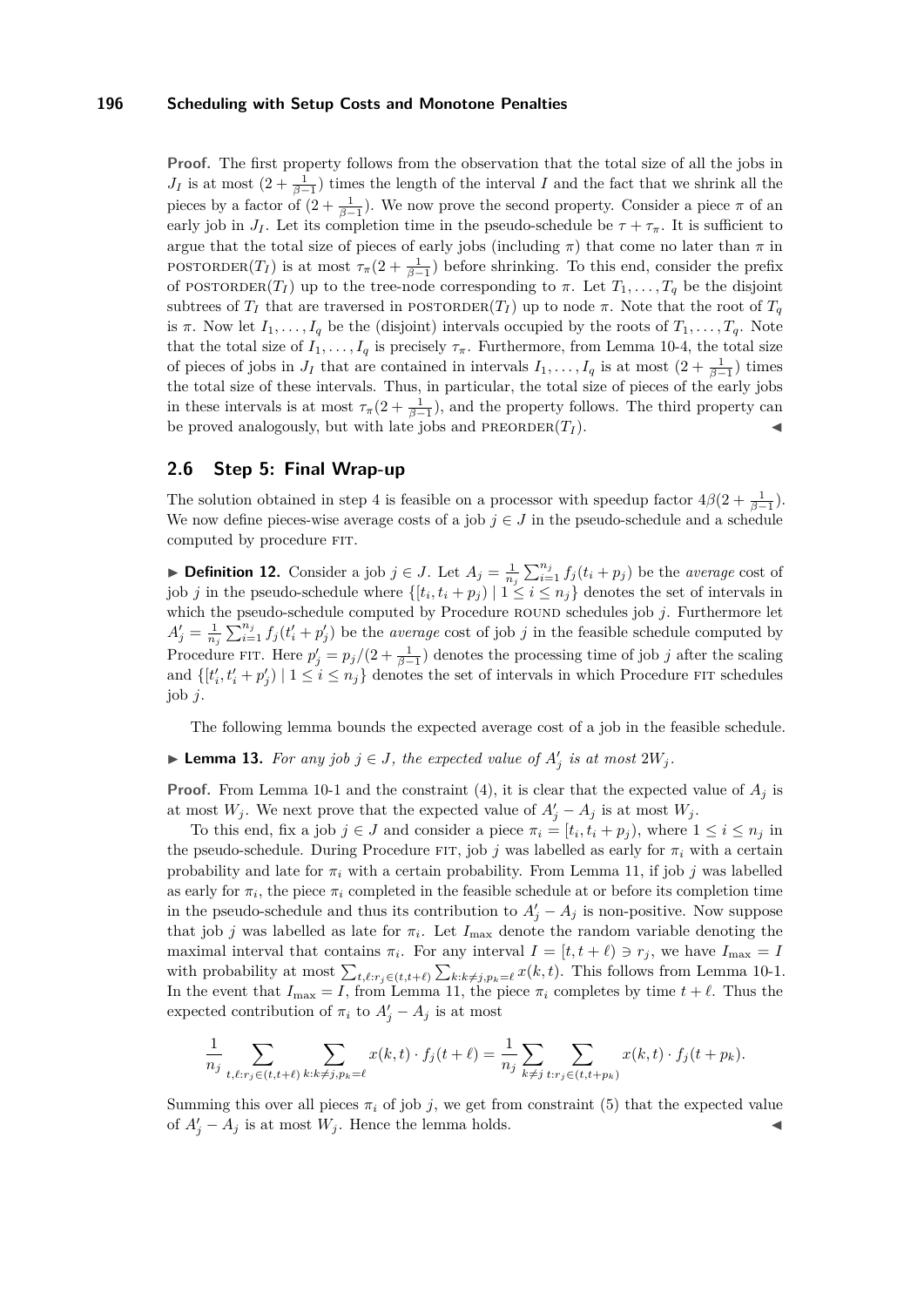#### **Rohit Khandekar, Kirsten Hildrum, Deepak Rajan, and Joel Wolf 197**

Note that the actual cost of job *j* is the maximum value of  $f_j(t'_i + p'_j)$  over all of its pieces  $\{[t'_i, t'_i + p'_j) \mid 1 \leq i \leq n_j\}$ . For any non-decreasing cost function  $f_j$ , this cost can be arbitrarily larger than its average cost  $A'_{j}$ . Using a simple trick to bound the actual cost of the solution, we incur another factor  $\alpha$  in speedup, where  $\alpha > 1$  is an integer to be fixed later. We use the following simple observation. For a random variable x with range  $\in \mathbb{Z}_+$ and a non-decreasing function  $w : \mathbb{Z}_+ \to \mathbb{Z}_+$ , we have  $\mathbb{E}[w(x)] > \Pr[x > x_0] \cdot w(x_0)$  for all  $x_0 \in \mathbb{Z}_+$ , where E denotes the expectation operator.

Suppose the pieces  $[t'_i, t'_i + p'_j)$  for  $1 \leq i \leq n_j$  are sorted in the increasing order of their completion times  $t'_{i} + p'_{j}$  in the feasible schedule. For any job *j*, shrink its processing time by factor *α* and schedule *α* pieces in each of the intervals  $[t'_i, t'_i + p'_j)$  for  $1 \le i \le i_0 := \lceil n_j/\alpha \rceil$ and at most  $\alpha$  pieces in the interval  $[t'_{i_0}, t'_{i_0} + p'_j)$ . It is easy to see that the actual cost of job *j* is at most

$$
f_j(t_{i_0}'+p_j')\leq \frac{A_j'}{1-\frac{\lfloor n_j/\alpha\rfloor}{n_j}}\leq \frac{A_j'}{1-\frac{1}{\alpha}}=\frac{\alpha A_j'}{\alpha-1}.
$$

Thus the expected actual cost of job *j* is at most  $2\alpha W_i/(\alpha - 1)$ .

In summary, we obtain a randomized algorithm that gives a feasible schedule on a processor with  $4\beta(2+\frac{1}{\beta-1})\alpha$  speedup having expected cost at most  $2\alpha/(\alpha-1)$  times the optimum. If  $\alpha = \beta = 2$ , we get a randomized polynomial time 48-speed 4-approximation algorithm for mpsp, and (from Lemma [5\)](#page-5-0) a randomized polynomial time 96-speed 4-approximation algorithm for gsp.

**Acknowledgements.** We thank Nikhil Bansal for useful discussions.

#### **References**

- <span id="page-12-9"></span>**1** Ravindra K. Ahuja, Thomas L. Magnanti, and James B. Orlin. *Network Flows : Theory, Algorithms, and Applications*. Prentice Hall, Englewood Cliffs, NJ, 1993.
- <span id="page-12-6"></span>**2** A. Allahverdi, C. T. Ng, T. C. E. Cheng, and M. Y. Kovalyov. A survey of scheduling problems with setup times or costs. *European Journal on Operations Research*, 2008.
- <span id="page-12-1"></span>**3** N. Bansal, H.-L. Chan, R. Khandekar, K. Pruhs, C. Stein, and B. Schieber. Non-preemptive min-sum scheduling with resource augmentation. In *Proceedings of the 48th Annual Symposium on Foundations of Computer Science*, pages 614–624, 2007.
- <span id="page-12-4"></span>**4** N. Bansal and K. Pruhs. Geometry of scheduling. In *Proceedings of the 51st Annual Symposium on Foundations of Computer Science*, pages 81–90, 2004.
- <span id="page-12-8"></span>**5** Ho-Leung Chan, Tak-Wah Lam, and Rongbin Li. Online flow time scheduling in the presence of preemption overhead. In *Proceedings of International Workshop on Approximation Algorithms for Combinatorial Optimization (APPROX)*, pages 85–97, 2012.
- <span id="page-12-3"></span>**6** C. Chekuri, J. Vondrák, and R. Zenklusen. Multi-budgeted matchings and matroid intersection via dependent rounding. In *ACM-SIAM Symposium on Discrete Algorithms*, pages 1080–1097, 2011.
- <span id="page-12-7"></span>**7** Srikrishnan Divakaran and Michael Saks. An online algorithm for a problem in scheduling with set-ups and release times. *Algorithmica*, 56, 2009.
- <span id="page-12-2"></span>**8** Rajiv Gandhi, Samir Khuller, Srinivasan Parthasarathy, and Aravind Srinivasan. Dependent rounding and its applications to approximation algorithms. *J. ACM*, 53(3):324–360, 2006.
- <span id="page-12-5"></span>**9** Sungjin Im, Benjamin Moseley, and Kirk Pruhs. Online scheduling with general cost functions. In *ACM-SIAM Symposium on Discrete Algorithms*, pages 1254–1265, 2012.
- <span id="page-12-0"></span>**10** Bala Kalyanasundaram and Kirk Pruhs. Speed is as powerful as clairvoyance. *J. ACM*, 47(4):617–643, 2000.